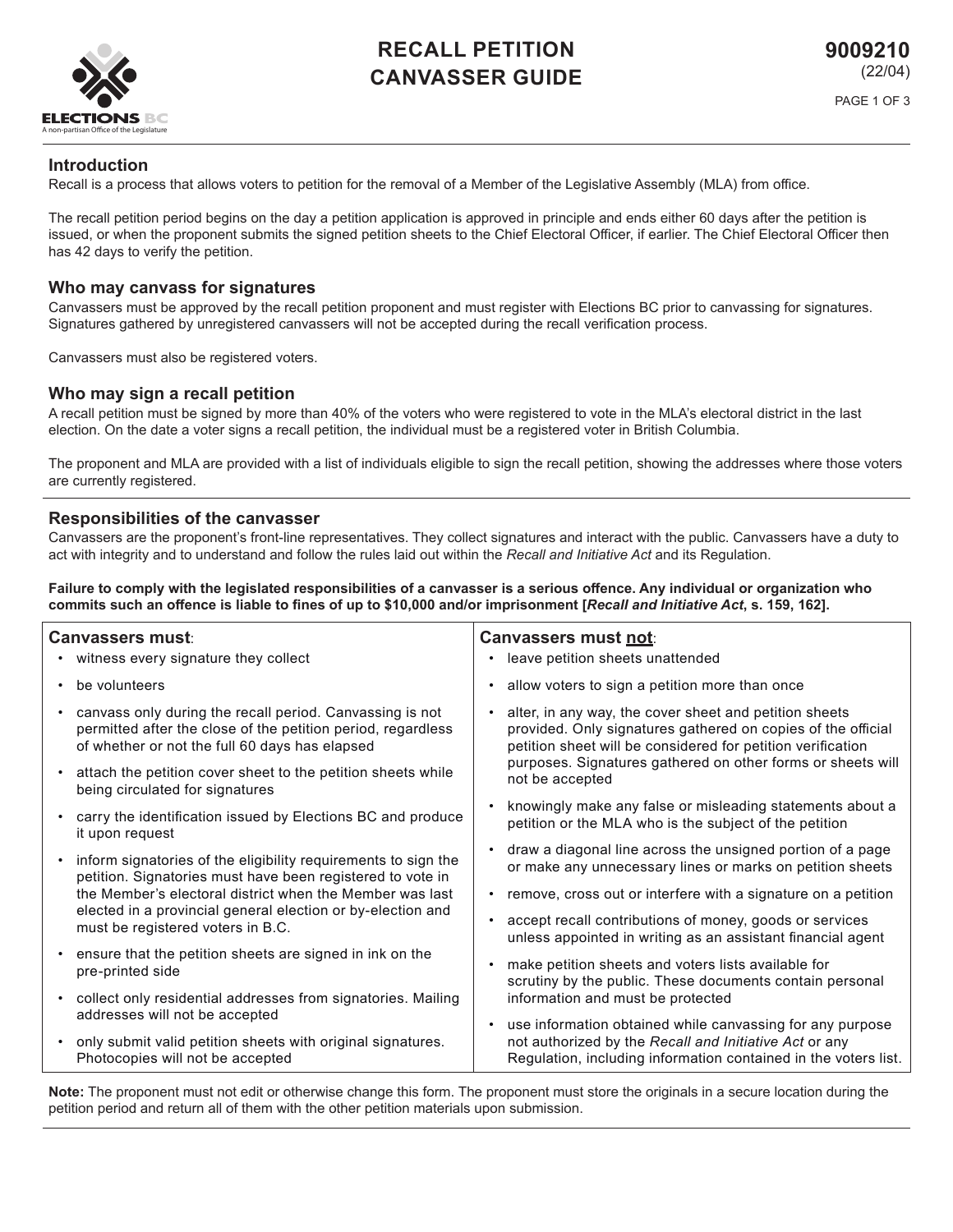

# **RECALL PETITION CANVASSER GUIDE**

# **Canvasser – Frequently asked questions**

## **How much time is allowed for collection of signatures?**

The proponent is allowed 60 days from the issue date of the petition to collect signatures.

### **How do I become a canvasser?**

Contact the proponent of the recall petition. Once a recall petition application is submitted to Elections BC for approval, proponents can start recruiting canvassers. The proponent will coordinate recruitment of volunteers, manage the canvasser application process and forward canvasser applications to Elections BC for processing. You can apply to register as a voter and a canvasser by completing the application form included in this package.

### **Who can register as a canvasser?**

Canvassers must be registered voters. Voter qualifications are:

- Canadian citizen,
- at least 18 years old, and
- have lived in B.C. for the past six months.

#### **I was not a registered voter when the petition was issued. Can I still canvass?**

Yes, but only if you register first. In order to canvass, you must register to vote and you must also register as a canvasser with Elections BC.

#### **Can a proponent be a canvasser?**

Yes, but the proponent must register as a canvasser.

#### **Can I sign and witness my own signature on a petition sheet?**

No, you can only sign a petition administered by another canvasser in your electoral district.

#### **What should a registered voter do if they want to sign the petition but they have moved out of the electoral district since the last election?**

The voter is still eligible to sign the petition if they were a registered voter in the electoral district at the time the MLA was elected. The voter must sign the petition using their current address and must contact Elections BC to update their voter registration to this address before the petition is submitted to Elections BC.

#### **If an individual has signed the petition with their new legal name but their previous legal name appears on the provincial voters list, how do they ensure their signature is counted during the verification process?**

Before the petition is submitted to Elections BC, the voter must update their registration. Voters can register online through Elections BC's website, by phone at 1-800-661-8683 or in person at Elections BC's office or any Service BC location. The voter must provide their former name and current name when updating their registration.

### **Can I demand access to apartment buildings to collect signatures?**

No. Canvassers are not guaranteed access to rental or strata properties. Access may be granted at the discretion of the landlord or property owner.

### **Can I demand access to malls and recreation centres, etc., to collect signatures?**

No. The *Recall and Initiative Act* does not require a landlord or owner to provide access to canvassers. Permission must be obtained from the property owner or manager.

### **Can I canvass for more than one recall petition?**

Yes. However, a separate canvasser application must be completed for each recall petition.

### **Why am I finding so many people who are not on the recall voters list for this electoral district?**

Voters may not be on the list for a number of reasons. They may have chosen not to register; they may have moved into the electoral district since the last election; they may live in a neighbouring electoral district; they may have assumed that registering as a municipal or federal voter automatically registers them as a provincial voter, which is not always the case; or, they may have registered as a voter since the last election.

#### **Who is responsible to determine if a voter is eligible to sign a petition?**

A voter is responsible to know if they are eligible to sign a petition. A voter who is uncertain about their eligibility should contact Elections BC. Only individuals who were registered in the MLA's electoral district at the last election of the MLA are eligible to sign the petition.